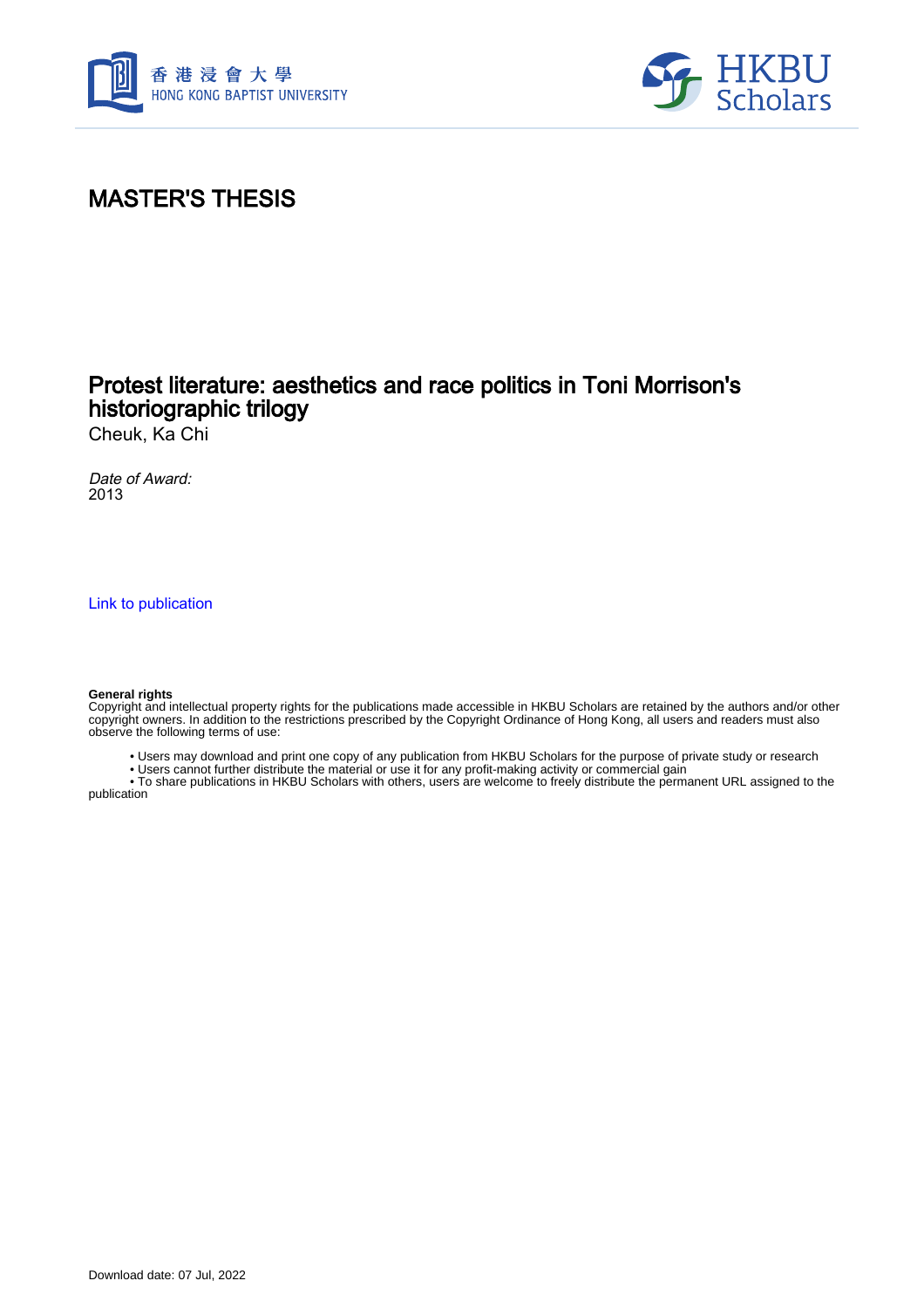**Protest Literature: Aesthetics and Race Politics in Toni Morrison's Historiographic Trilogy**

## **CHEUK Ka Chi**

## **A thesis submitted in partial fulfilment of the requirements**

**for the degree of** 

**Master of Philosophy**

**Principal Supervisor: Dr. Jason S POLLEY**

**Hong Kong Baptist University**

**March 2013**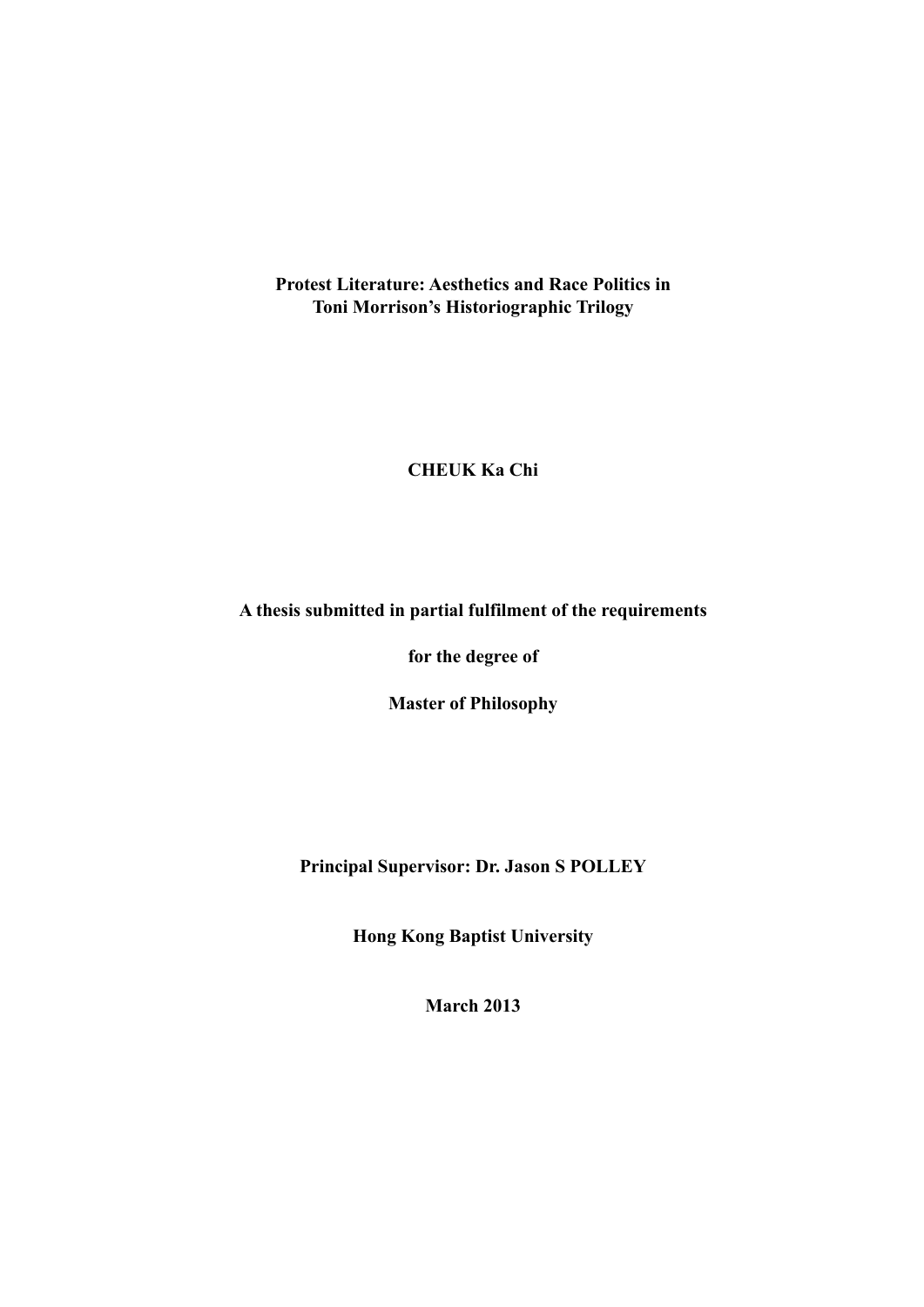#### **ABSTRACT**

This project highlights the interplay of literary aesthetics and race politics in protest literature. My thesis aims to clarify the rhetoric of protest literature. I suggest protest literature studies should concentrate on *how* the writer protests through literature by examining Toni Morrison's trilogy: *Beloved* (1987), *Jazz* (1992), and *Paradise* (1997). Morrison utilizes aesthetics I collectively describe as "protest literary ambiguity" to deconstruct and illuminate the contradictions in African American slavery, racial renewal, and American exceptionalism. The three novels are respectively set in specific key periods of African American history: the Postbellum/Reconstruction era, the Harlem Renaissance era, and the post-Civil Rights era. But Morrison does not merely see history as factual context; Morrison views history as narratological. History, for her, is historiography and officialized histories are equally ambiguous as fictional narratives. Protest literature and protest literary ambiguity do not aim to offer solutions. The essence of protest literary ambiguity is questioning and investigation. They raise reader awareness about the complexity of social and racial issues. The novel ends but the reader's exploration continues.

My reading of Morrison's trilogy is inspired by reader response criticism which deprivileges the writer's role as the sole authority of the work's meaning. I focus on how Morrison's literary aesthetics guide readers to deconstruct African American history, and American race politics. In Chapter One, I examine how *Beloved* re-presents the African American slavery experience with a "black" voice consisting of both African and Western traditions. Morrison uses African folkloric orality and American Southern literary grotesque aesthetic to reconstruct, or "rememory," the shock and horror of African American slavery. Chapter Two discusses *Jazz* and its challenge against the idea of newness in the New Negro Movement. Morrison uses a jazzy-metafictional narrator to explain the importance of the past in the construction of black identity. In Chapter Three, I reveal how Morrison re-adopts the literary aesthetics of grotesque folklore and jazzymetafictional narration in *Paradise*. She complicates our perception of "P/ paradise" as well as the source of continuing racial discrimination in post-Civil Rights America. At the same time, the novel deconstructs itself thus revealing the difficulties of historiography. Morrison ultimately resorts to ambiguity in her protest against official African American narratives.